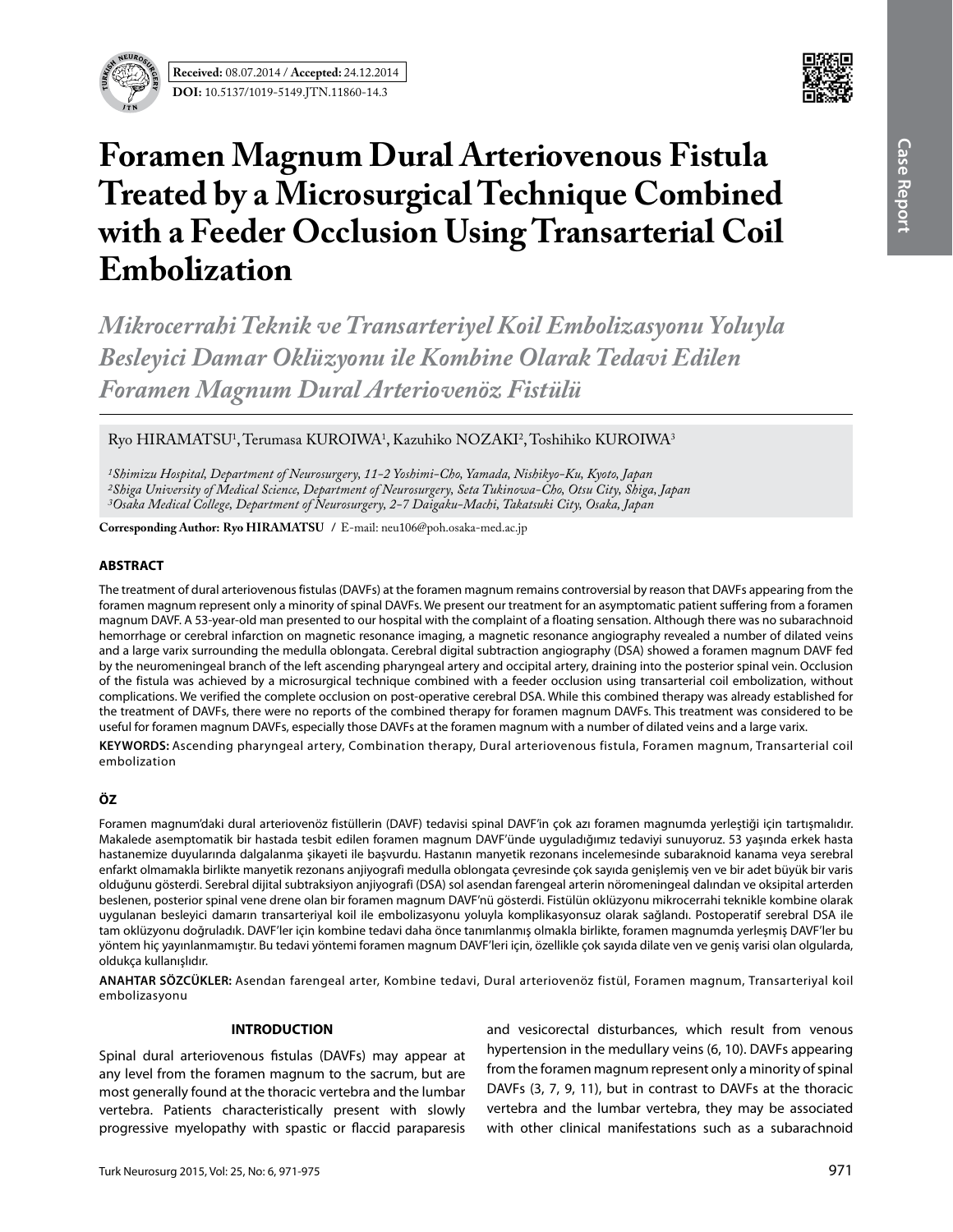hemorrhage (SAH). To achieve the obliteration of a foramen magnum DAVF, the shunt site may be targeted by microsurgical clipping (1, 2, 7, 8, 11) or by neuroendovascular therapy (3, 4). It is not known which method of obliteration is more effective.

We recently treated an asymptomatic patient with a foramen magnum DAVF, and we were able to achieve occlusion of the fistula by a microsurgical technique combined with a feeder occlusion using transarterial coil embolization, without complications. We report the usefulness of this combination therapy for DAVF at the foramen magnum, especially cases of DAVF at the foramen magnum with a number of dilated veins and a large varix.

### **CASE REPORT**

A 53-year-old Japanese man presented at our hospital with a floating sensation in December 2013. Although there was no SAH or cerebral infarction on magnetic resonance imaging (MRI), a magnetic resonance angiography (MRA) revealed a number of dilated veins and a large varix surrounding the medulla oblongata (Figure 1A). In order to receive a further examination, he was admitted to our hospital. On the day following his admission, he experienced a complete improvement of his symptom without treatment. However, on computed tomography (CT) angiography, a number of dilated veins and a large varix at the foramen magnum were observed at the level of the hypoglossal canal (Figure 1B). Pre-operative cerebral digital subtraction angiography (DSA) indicated a foramen magnum DAVF fed by the neuromeningeal branch of the left ascending pharyngeal artery (APA) and occipital artery (OA) (Figure 2A, B), draining into the posterior spinal vein (Figures 2C, D).

Pre-operative images showed that the patient had a number of dilated veins and a large varix at the caudal end of a shunt

point and we performed transarterial coil embolization of the left APA and the OA for the flow reduction of a number of dilated veins and the large varix. CT after the coil embolization showed the coil in the hypoglossal canal near the shunt point (Figure 3A). Flow reduction of the dilated veins and a large varix was achieved by transarterial coil embolization, as shown by MRA (Figures 3B, C). Three days after the coil embolization, we used a microsurgical technique with the patient in the prone position. A paramedian dural mater incision was performed, following left-sided enlargement of the foramen magnum decompression and partial hemilaminectomy of C1. After the dissection of the arachnoid membrane, a number of dilated veins and a large varix were revealed (Figure 4A). Beyond these vessels, a tortuous vessel was identified with an arterial flow-pattern by intraoperative indocyanine green videoangiography (ICG-VA) (Figure 4B). We achieved occlusion of this vessel near the dural entry zone beyond a number of dilated veins and the large varix, using a 7-mm straight clip (Figure 4C) with verification of complete occlusion of the fistula by intraoperative ICG-VA (Figure 4D).

The disappearance of the shunt was shown on post-operative cerebral DSA (Figures 2E–F), and the patient was discharged at 13 days after the surgery using the microsurgical technique, with the modified Rankin Scale score of 0 (Figure 1C).

### **DISCUSSION**

Although the treatment of a foramen magnum DAVF remains controversial (3, 7, 11), direct microsurgery has been the predominant choice. In a few reported cases, arterial embolization treatments have been used (3, 4), and in one report, the treatment of the intravascular embolization was incomplete and direct microsurgery was required for definitive ligation (11). The anastomosis of the meningeal artery supply around the foramen magnum indicates that treatment by direct microsurgery of the arterialized venous



**Figure 1: A)** Pre-operative MRI revealed a number of dilated veins and a large varix surrounding the medulla oblongata (*short white arrows*). **B)** A foramen magnum DAVF was observed at the level of the hypoglossal canal (*long white arrows*). **C)** Post-operative MRI revealed the shrinkage of dilated veins and the varix (*white arrowheads*).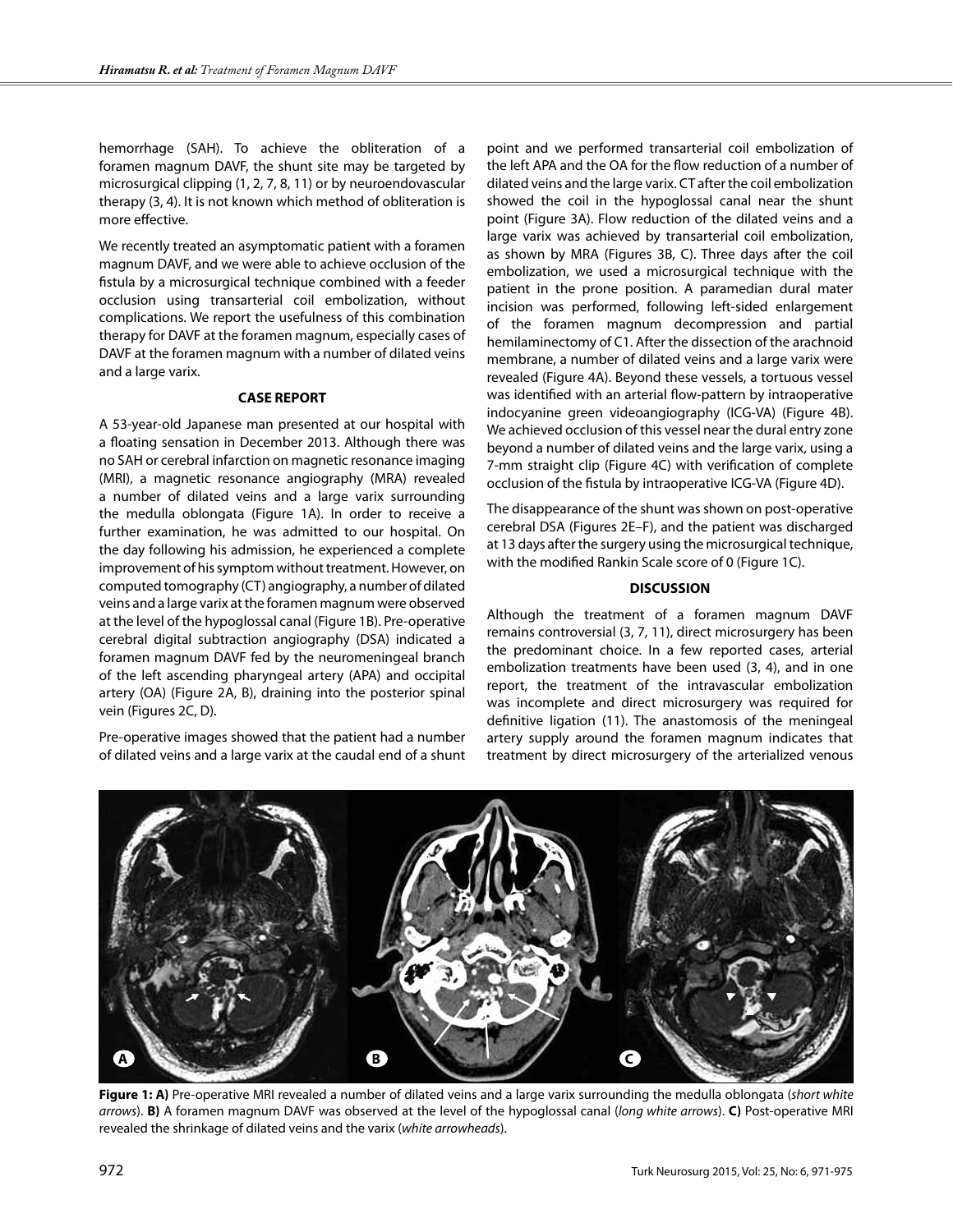*black arrows*, **A, B)** was fed by the neuromeningeal branch of the APA and the OA, and it drained into the posterior spinal vein (*double black arrows*, **C, D**).

**E, F)** Postoperative cerebral DSA showed the complete disappearance of the DAVF.

**Figure 3:**

**A)** CT after the coil embolization showed a coil mass in the hypoglossal canal. **B)** MR angiography (MRA) before the coil embolization showed the dilated veins and a large varix. **C)** MRA after the

coil embolization suggested the flow reduction in the dilated veins and large varix.



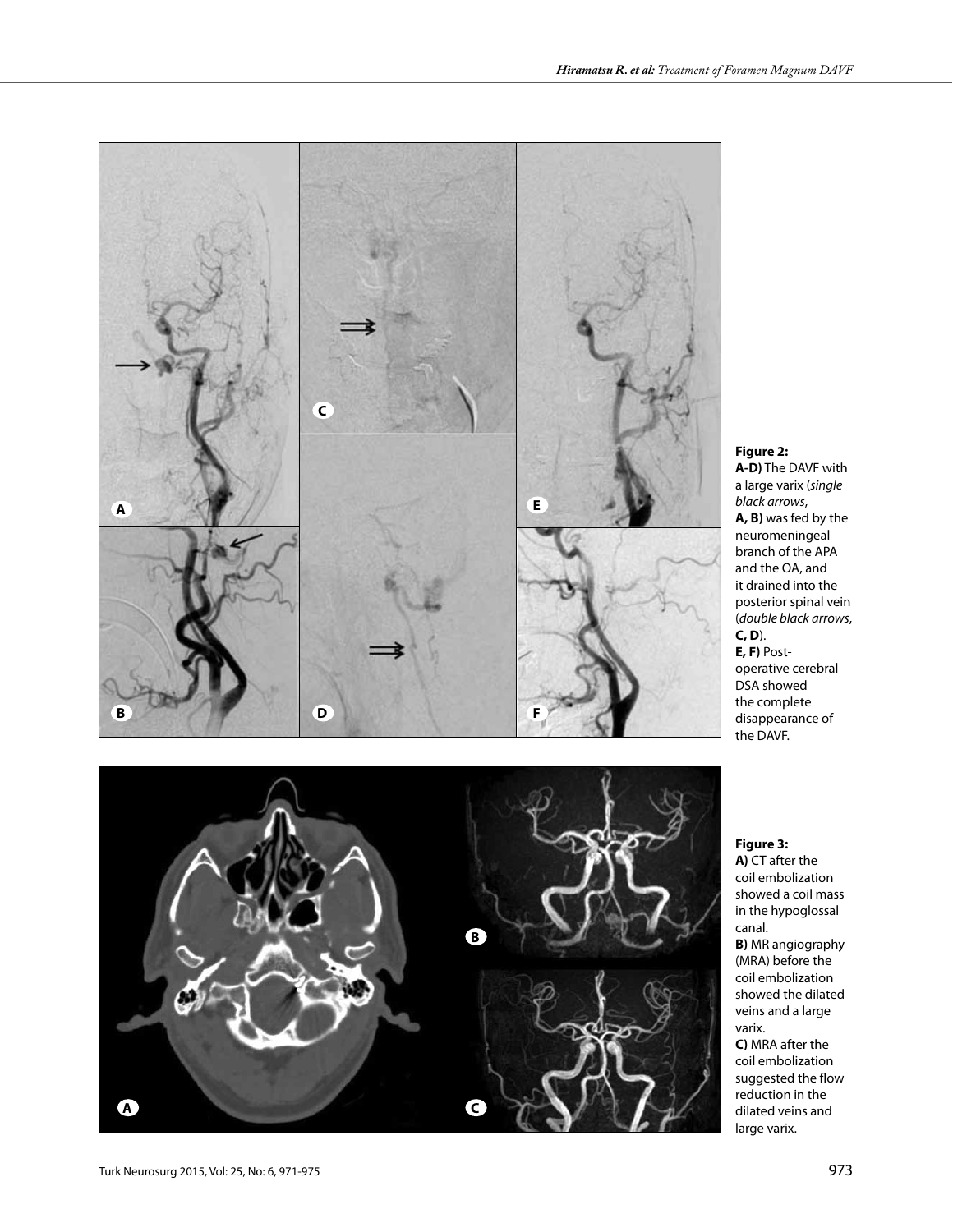

**Figure 4: A)** After the dissection of the arachnoidea, dilated veins and a large varix were revealed. **B)** Intraoperative ICG-VA showed dilated veins and a varix at the arterial phase. **C)** Occlusion of a shunt point was performed using a 7-mm straight clip. **D)** Intraoperative ICG-VA verified the disappearance of DAVF.

circulation may be preferable to arterial embolization (7, 11). The disadvantages of an intravascular embolization when compared with a direct microsurgery are as follows: (A) it has a risk of infarction by occlusion of normal vessels (3); (B) it has the difficulty of introducing a microcatheter into the fine arteries feeding the DAVF; and (C) recanalization can occur after the embolization, especially using particles. (11). However, intravascular embolization is an increasingly effective therapy for the treatment of spinal DAVFs, and the newer embolic agents, such as Onyx (4), hold significant promise for future therapy, although long-term follow-up studies are required (5, 10).

In our case, there were a number of dilated veins and a large varix at the caudal end of a shunt point. Difficulty detecting a shunt point was thus expected when we performed a surgery using the suboccipital approach. In order to reduce the blood flow into the patient's dilated veins and varix, we performed a feeder occlusion using transarterial coil embolization ahead of the microsurgical technique. This procedural precaution was used to avoid causing a cranial nerve injury, especially a lower cranial nerve injury feeding the neuromeningeal branch of APA. We therefore decided to use the coil without glue and made an effort to pass a microcatheter close to a shunt point during this procedure. The CT after the feeder occlusion using the transarterial coil embolization showed the coil in the hypoglossal canal near the shunt point (Figure 3A). In a microsurgical technique, the shunt point can be detected using a suboccipital approach, not using a transcondylar approach.

### **CONCLUSION**

In the present case we successfully achieved devascularization of a shunt point at the foramen magnum through a combination therapy, without any complications. In Japan at present, the Pharmaceutical Affairs Act limits the use of Onyx to pre-operative applications for arteriovenous malformations. In this context, a feeder occlusion using the transarterial coil embolization ahead of a microsurgical technique is considered acceptable and useful.